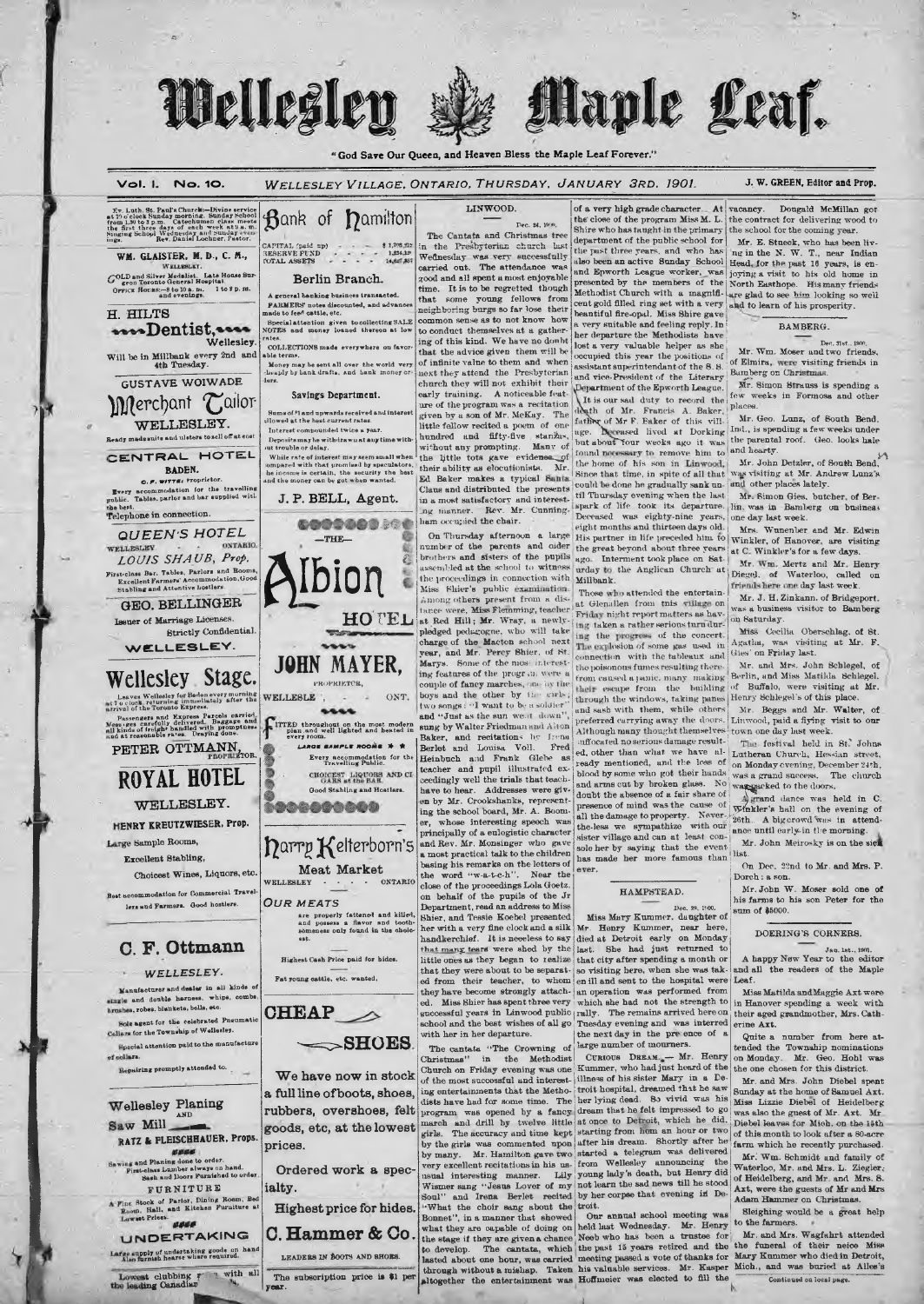| THE WELLESLEY                                                     |                        |                |                     |        |
|-------------------------------------------------------------------|------------------------|----------------|---------------------|--------|
| Maple                                                             |                        |                |                     | eaf.   |
| ISSUED EVERY TECRSDAY                                             |                        |                |                     |        |
| $Office:$ Next North of Reiner's<br>Factory, in the Village of    | Wellesley.             |                |                     |        |
|                                                                   |                        |                |                     |        |
| Subscription \$1.00 a year in ad-<br>vance. Otherwise \$1.25.     |                        |                |                     |        |
| INDEPENDENT.                                                      |                        |                |                     |        |
| ADVERTISING RATES:-                                               |                        |                |                     |        |
|                                                                   | Ohe                    | $\sin x$       |                     | Three. |
| One Column.                                                       | 2.501                  | N <sub>2</sub> | Year, Months Month. | \$15   |
| H will <b>Cotam</b>                                               | 27                     |                | 35                  | У      |
| Quarter Column<br>One-Eighth Column.<br>Professional (ard (1 in.) | 15<br>$\boldsymbol{9}$ |                | 9                   | 5      |

subsequent- or opposite the interaction.<br>All changes of copy for advertisements must be in the office nuclear Monday noon.<br>Extrap advertisements of for three insertions.<br>Legal (without the presented Sonpareti) is eta. per

## WELLESLEY NOMINATIONS.

IT WAS CROSSHILL'S BESY DAY noon when Returner Officer Schum- 'a councillor in former years and if<br>mer announced that the hour for chosen this time would give the<br>nominations had expired, the town- ratepayers his best services. ship hall, at Crosshill was packed — Henry N. Huehn did not solicit a<br>to the doors by electors who were ennuldaey but having been brought<br>present from all parts of the muni- forward-he would go before the<br>cipality.

The following nominations were made:

FOR SEEKYE. Alex. Rennie, moved by Michael Goetz, seconded by Robt. Foster. Thomas Short, by Jos. Hayes and Tlios. Doherty.

Hugh McCulloch, by Messrs Jacob<br>| W. Brieker and Hubert Diss.<br>W. J. Beggs, by Messrs. Robt

Crammer and Elias Hergott. I in the good roads question, but de  $\frac{1}{\text{ell}}$  roads question, but de

Henry Scheifely., moved by Messrs. This ended the list of candidates Hugh Mc' ull «·k, by J. W. Brieker<br>— and Hubert Diss.

Geo. Forwell by J. A, Petch and Jno. Reidel.

August Herzog, by Clements Es-baugh and J. P. Petch. Jo oph Hayes, by Thos. Doherty und M. Goetz. John B. Lichty, by John Hill and

A. B. Roliertson. Henry M. Hirfhn, by E. Hergott and John J. Ktron r.

John Frame, by J. T. Wilford am Foster Phair. W. J. Beggs, by John Iliohurdsoi i.nd Hubert Diss.

#### THE SPEECHES.

Mr. Hclmmmer was then made chairman, and he called ni on the speakers in the order in which the nominations had been made.

Mr. Rennie tliunked the electors for their confidence given him during the many years past. He went into the expenditures and work of the council at some length showing how the moneys had been spent, and ended by saying.he hud been a long time in the council and would now retire. In answer to questions the county council.<br>
the cave particulars as to the muni. The chairman then called upon<br>
depart bun fund of the township. If  $\left|\mathbf{M}t\right|$ ,  $\mathbf{H}$ ,  $\mathbf{Y}$ , Fish, who gave a brief<br>
a

expressing the ratepayers' appreci-ation of the retiring reeve's valua-ble services. Mr. Rennie responded to this motion in a feeling man-

ner.<br>Mr. Thoa. Short made a brief ad dress in which he announced his in tention to remain a candidate for the reeveship, and asked the sup-port of tfie ratepayers.

Mr. Hugh McCulloch declined to run for the reeveship this year, but would probably remain in the field for councillor. He made a s; le idid<br>appeal for the abolition of statute<br>labor in the interests of better roads, and praised the MAPIEI EV for the stand if was taking on this quotion. He hoped the gett torround continue until Wellesley township got to the front in this.<br>as it is in all other matters. He was it is in all other on the roads than invested at 5 per cent. His remarks were closely

listened to and created quite an impressior. Mr. W. J. Beggs spoke briefly,

stating that if there was a contest he would remain in the field for the reeveship, but he was willing to stay as councillor if an election could thus be avoided. Henry Scheifely had thought of retiring this year, but friends had urged him to remain in the field,so

he would take a little time to con-aider. Before taking his seat he gave an account of the expenditure in his division during the year. George Forwell announced his in-tention of remaining in the field. If elected he would do his best for

the municipality. j August Herzog had not intended Business Locals fine the line All changes of cons for advertisements must | JOSCPD Hayes Stated that There<br>he in this olice not later than Monday noon. | was evidently a contest on so he<br>Eatray advertisements of for three insertions. | was evidently a would gline his name to get octors. the electors, but he preferred an

j amicable settlement. ! John B. Lichty would stand us the electors from the south part of it Was Crossmin.'s Besy Day. | the township had decided upon him<br>At one o'clock last Monday after-' as a candidate. | He had | served | as

lieen in business in Heidelberg for 26 years and if the people of Wel-lesley stood by him as wed in this contest as they did in business mat-<br>ters he would bs sure of a big vote,<br>but he wanted the ratepayer ( te vote for the candidates which they thought the best men to do the township business

John Frame gave a short addres

Fred Brandle and J. W. Brieker. The chairman then called upon Ar.<br>ugh McCull sck. by J. W. Brieker. Ferdinand Walter, who has just been elected councillor by acclamation and was in a happy mood. Hi' was in the council for the past 31 ••ears as councillor, reeve and coun-tv councillor, and during that time had never n issed a nomination ■meeting. F em ale a jocular ref erence to the " too long in" cry, erence to the "too long in" ery,<br>then entered into a brief historical review of the township's municipal work since the early times when he had to deal with the parents of<br>most of the ratepayers now before<br>tim. He explained the difference<br>between the old time work when<br>the councillors dealt directly with the school sections, when the roads of the township were in their prim-ative state.many of them unopened, and the more favorable conditions which now prevail. He gave an in-teresting history of the municipal loan fund from the time it was a part of the surplus in John Sand-field McDonald's government, and ended by paying a high tribute to his late colleague. Mr. Fish, who had just voluntarily retired from

and deposited in the bank,  $$1,800$ . J<sup>ing</sup> and tree planting, showing that A unanimous motion was passed the present system of statute labor [had about outlived its usefulness]

Mr. J. G. Reiner was then-called to the platform. He spoke strong-ly on the question of roads. He was in favor of using the municinal loan funds, if necessary, to assist in getting railway connection,<br>which is of vital importance to the township's wealth and prosperity. He closed his interesting address

with the hope that the southern part of the township would hare a representative at the council this coming year.

The chairman closed the meeting with a neat, though short, spee h . As clerk he was constantly in close touch with the council, and he paid a high compliment to the ability of the 1900 Board. He announced that candidates who wished to with-draw would have until Tuesday night to do so, after which date the ballots would be printed. The meeting then adjourned.

A CCLAMATION. On Tuesday afternoon the candi-<br>dates met in St. Clements and ar-

ranged matters between them so that Returning Officer Schummer was able to declare the following council for 1901 elected by acclamation : Reeve—Thos. Short.

Councillors—W. J Beggs. John B. Lichty. Henry N. Huehn. George Forwell.

Fresh oysters just in. H E Ratz. Changes of advertisements must<br>be in this office not later than Mon-

**We Want Your Trade**

days.

and think our stock large enough and prices low enough to make it interesting for you to trade here.

You know the lines we sell. Fancy China and Glassware, Tea, Chamber and Dinner Sets, Lamps ^ of all kinds.

Silver plated ware and cutlery. Just now the store and lasement is full of go 'ds suitable for holiday gifts.

When son come to Stratford come to the China Hall. You are always welcome.

**J. L. BRADSHAW.** CHINA HALL. STRATFORD, Orjt Five doors east of the Postoffice

*IM P R O V E D* j *^ 0 0 0 0 0 0 0 0 0 0 0 0 0 0 0 0 0 0 0 0 0 0 0 0 0 0 0 0 0 0 0 0 0 ^ 0 0 0 0 1 20 -. 0 0 0 0V\** **Yorkshire Pigs!** FOR SALE.

*Reasonable Prices.*

*J O H N H I L L*

**WELLESLEY** 

V\* 1 **\ 12.253 I I** |<br>|<br>|} ! I I

i<br>iii as as a

## **THREE PAPERS IN ONE.**

Eight pages of summarized<br>
' and classified news.<br>
Eight pages of practical agri-<br>
articles.<br>
Tight pages of interesting<br>
fiction and magazine fea-<br>
tures. Weekly Mail <\*\* Empire. 3 Sections. 24 Pag *\$r.oo Per Year.*

with subscription THE MAPLE LEAP and Weekly Mail and Em-<br>pire. (balance of this year free) \$1.70.



That Please ARE THE KIND YOU ALWAYS GET WHEN YOUR ORDER IS FIL-

LED AT GREEN & CO<sub>S</sub>

-ART STUDIO-





To the Trade.



**I i** <sup>t</sup>*00000000000000000000000000000000000000000000000^*

Get Our Estimates.

**Merchant**

**Tailor,**

Wellesley,

most elegant lines of Winter *Suitings in all the Up-to-Date Patterns. The very best methods are used in cutting and fitting, and every artiele that goes out of my* shop is guamanteed.

My PRICES are as Low as the Lowest.

as the Best.

 $JNO.$   $\bold{YOUNG}$   $^{CHOPPING}$ Best work always done. Cash or Toll. Running every day.

OPERING. All kinds of new work<br>in the line of coopering.

First-class cider vinegar for sale , JOHN S. ZEHR *Has his shelves filled with the* Weismiller's old stand.

WELLESLEY.

**PETER GLEBE.**

Dealer in Staple and Fancy  $\mathbf{F}$  amily

Groceries. WELLESLEY.

BERLIN . ONTARIO. My WORK is as Good My Liquor Store Is well stocked with the Choicest Brands.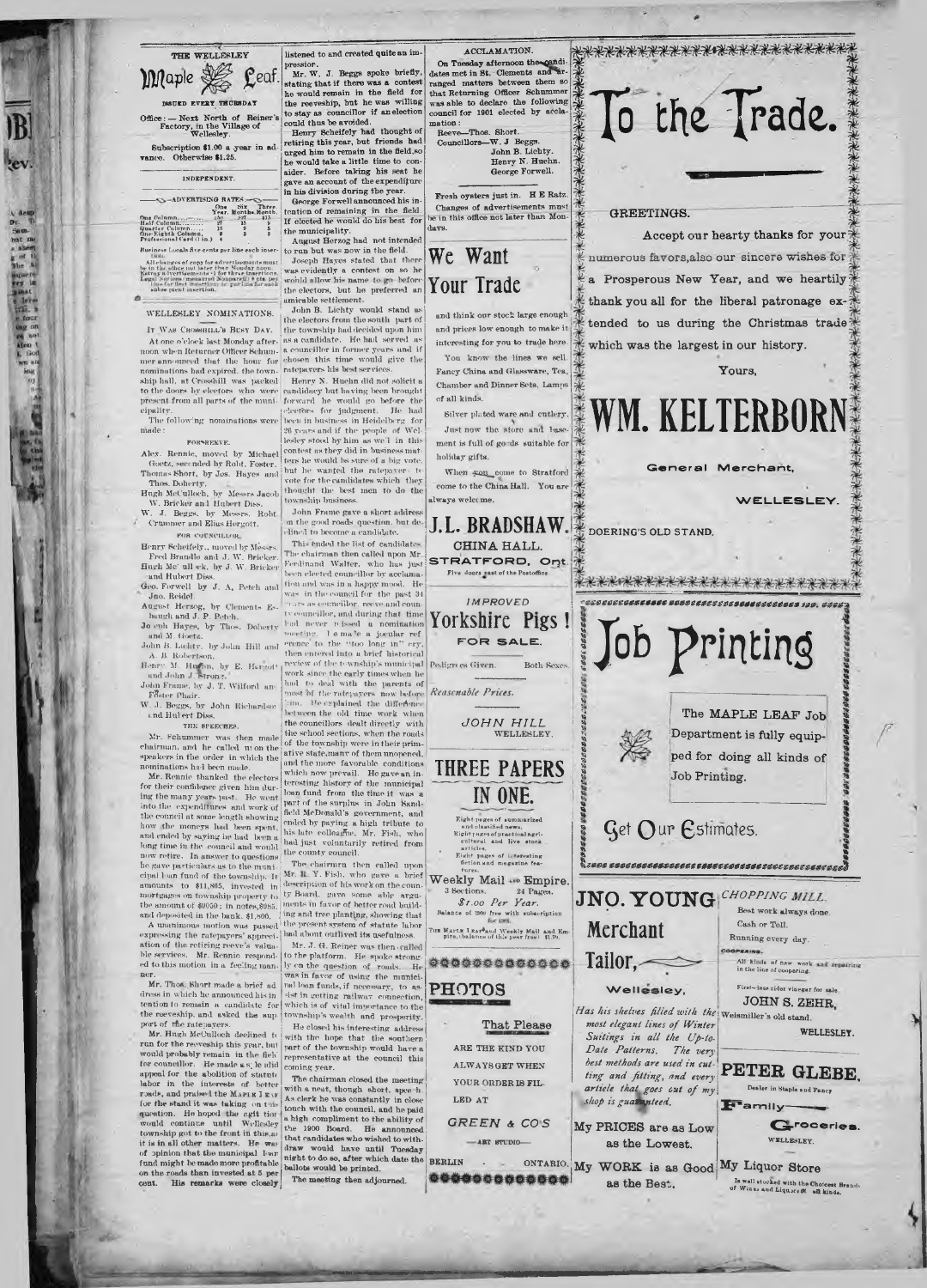

Sale Bills Concert Posters

Dodgers , Programs

> Office **Stationery**

Cards, Circulars or any-thing in the line of Printing.

### LOCAL HAPPENINGS.

Happy New Year.

8kating has been excellent on the Wellesley pond lately.

Special bargain day at Kelter born's—next Saturday. Miss Flossie Dingwa'l is v «itin ?

with relatives in Lucknew at pre-

Misses Mary Meyer "and Maggie Muilin are absent in Chepstow on holiday visit to friends.

Miss Lizzie B schurt, of New Hamburg, was visiting at Mr. C. N Roth's over the holidavs.

Mr. E. Albrecht and Miss Eva they make.<br>Koehler were the guests of friend A pleasa Mr. E. Albrecht and Miss Eva : A pleasant birthday party was conclude were the guests of friend : in Galt and Berlin last week.

in Gait and Berlin last week. The recent are not recently all exercise of last week.<br>The roller mill was shut down added much to the pleasure of the performance of the performance of the performance of the performance of

The annual meeting of the Wel- bass violist.<br>lesley Agricultural 8 -iety will be j<sub>ar.</sub> Jacob Merklinger is moving<br>held at the Albion hotel, on Wed- to Waterloo this week, he having nesday, Jan. 8th, at 2 o'clock, p m 8ee adv.

Miss Martha Wiowade left for Detroit last week, intending to re main for some time with her sist-She is a fine pianist and wil. be much missed in musical circles here.

Our thanks are extended to Mr L Walter, of Beattie, W. T., an old Wellesley boy (eon of County Conn-, cillor Walter) for a copy of the big boom Christmas issue of the Seat-<br>tle Dafly Times.

Mr. John J. Litwiller, a former Wellesley boy, was married on Christmas Day, at Amish, Iowa, to Miss Delida Bchwartzentruber, of that place. His many friends here wish him every prosperity and hap-piness as a benedict.

Mr. Rudy Jansen, wife and children, who have been visiting in this neighborhood for some weeks past, return this week to their home in Nobles county, Minn. He has been absent from here nine years and expresses himself well pleased with his western home.

The Wellesley Orchestra was the main attraction at the splendid Christmas tree entertainment in Millbank last Wednesday evening. An immense crowd attended and the lengthy program, irom start to<br>finish, was of a superior order.<br>Millbank has reason to be proud of its home talent.

The following are the names ol the candidates for municipal honors in the township of Wilmot: Reeve C. N. Christner and Henry Zeller.<br>Councillors. John Weaver. Geo. Councillors, John Weaver, Hohl, John F. Master, F. G. Walker, John Otto, Herman Sclantz, A. Hostettler, Henry Schmidt, I. b Dietner, Adam Hoerle. Jacob C. Hallman and Thos. Schmidt were slso nominated but retired.

Messrs,Michael and Louis 8chaub accompanied by their wives, at-tended the funeral of their mothei at Sebringville on Saturday. The cold hady's destin was the result of<br>an accident shortly after she left<br>an accident shortly after she left<br>here about two months ago. She<br>was in her eightich year and quite<br>feelds. The fami

\*4

Mr. E. Doersam and friend spent Christmas with friends in Waterloo. Miss Lavina Arnitz spent the holiday week with her sister in Berlin. When will the 20th Century be-

gin. Please have your answers in not later than Jan. 1st, 2001. Messrs. Wm. and Alex. Trussler have returned from Algoma, where they have been spending a month

or so post. Mr. Will E. Ratz, of Cass City, Mich., was visiting relatives and friends in town last week while on a holiday trip to Tavistock.

poor houses, A couple of their of two weeks with friends and relu-<br>clog dancers were excellent per- $\left|$  tives here.

more assessment of European State of the State of the County of the State of the County of the State of the State of the State of the State of the Mass of the State of the State of the specific charge of the specific char her sister, Mrs. John Reibling, in and last at 10 a.m this village. Mr. Pumaville, Principal of the

Wellesley public school, and his Chriskindle visited many of the<br>three assistants, Miss Murtch, of homes and Santa Claus who accom-Clinton ; Miss Btretton, of Toronto, justicd her dealt out a great imany and Miss Taylor, of Paxenham, arrived in town, and school starts today.

*Wiowade has in his possession five* pieces of wood about two feet long and one inch thick, which cost him<br>| wer \$100 His son, Charlie, is try-<br>| ing to find out how many c(h)ords

evening. Mr. Bickert now takes<br>the place of Mr. Chas. Bickert, sr.,<br>who has resigned his position as purchased a residence in that town. He has lived in this neighborhood for nearly half a century and has a wide circle of friends who hope he will live long to enjoy his well Strathroy. earned rest.

a few of his thoroughbred stock weighed on the Wellesley scales. One Durham cow tipped the beam at.1760 lbs, and another at 1810 lbs. A splendid yearling Durham bull as a splendid yearling Durham bull<br>weighed 1635 lbs, while his agricul-<br>taral horse, one of the finest in this tural horse, one of the finest in this section, weighs 1460.

The death of Ephraim Lichty<br>
occurred at his home at Wetzell,<br>
Mich., on Dec. 20th, last after an<br>
illness of about three months dura-<br>
tion, in his 30th year. He was well tion, in his 30th year. He was well known in this neighborhood, having lived with his parents on the farm, just west of the village, and later with his uncle, Mr. John B. Lichty. He was a son-in-law. of Mr. Chas. Knapp, of Lisbon.

HOLIDAY VISITORS. Among those who visited in Wel-

lesley during the holidays were : From Wiarton.—Messrs. Henry and Jacob Ottinan, Geo. Fuller; Jno Wilhelm, John Welch, John Forler, Henry Correll, Norman Schaub, John Glebe, Geo. Powell, Louis Becker and wife, and Miss Kate Koehler.<br>From Toronto: — Messrs. Peter

Ottmann, Wm. Hogg, and Jas. Robertson. From Tavistock:—Messrs. Wm. and Jno. Schmidt, W . E. Ratz, Geo

Falhaber.<br>From Berlin:-I rom Berlin : — Messrs. Chas. Hoelscher, Ed. Brill, Jno. Haber-mehl, Ed. Schaub, Oscar and Louis Fleischhauer, A. von Rekofski. Misses Lavina Roeder and 'Rilla Mertz.

Messrs. Peter Hogg, Brussels; Milton Glebe, Brantford; V. Glebe. Linw ood; Chas. Reibling, Sebring-ville ; Jacob Kelterborn, Milverton , John Kelterborn, St. Jacobs; Mr.<br>
and Mrs. Lichty and Chas. Fleisch-<br>
hauer, Michigan; Peter McTavish,<br>
Wroxeter; N. Miskelly, Merrick-<br>
ville.

**BORN. In Welleeley, on Dec. ttrd, to Mr. and Mre Henry Correll: a daughter. In Cromhlll, on Deo. \*6th, to Mr. and Mre. John ». Koehler: a eon.**

Concluded from first page. Church, North Easthope, on Dec. 27th, 1900.

Mr. and Mrs. Geo. B. Cook were the guests of Mrs. V. 8chmidt on New Years; from North Easthope.

ST. CLEMENTS.

Quite a few attended the Heidelberg concert from this place last Friday evening.

PERSONAL.—Mrs. Geo. Hnck and these prices: misses deorgina and Annie, Huck. Butter, P 15................15e to 17e<br>accompanied by Mr. Joseph Huck. [Egg. P dox................... l5e to 17e of Berlin, were visiting at Mr.Peter [ Lard P ] b........................... F. Schnmmer s on Sunday. Mr. j Tallow, (rendered/ lb .. 5c The Douglas Company played Simon Hell and Mr. Adolph Ruf  $L^{\text{pred}}$  if  $L^{\text{pred}}$  is performed there four nights of last week to bave left for Chicago after a stay

formers. (Shristmas services were, as nara'. Miss Alvina Habermaher, of Ben- verv largely attended at the local and last at 10 a,m. The solos by <sup>the m</sup> of Philip Mober, 1 mile west of Bamberg.<br>the Misses Forwell and Koetsch <sup>war</sup> were very energies were rendered very effectively. Mr. Alf. McCloy, Hessen, is the

A CostLy Woon-Ping. — Mr. G. which was exhibited in 8t. Clem-<br>fowade has in his possession five ents on Tuesday. The idea of the<br>eces of wood about two feet long inventor is that anybody who i ipi.tenteeof a reversable carriage compelled to drive long distances<br>can change the rig from a carriage to a sleigh. The carriages is much lighter in construction than any other carriage of its kind.

[Balance of this letter crowded out this issue.—Ed.]

#### LISBON.

The death of Fphraim Lichty, in Michigan, which occurred just before Christmas, cast a gloom of sor-<br>row over this village, where he was well known, being a son-in-law of Mr. Chas Knapp.

Mrs. J. M. Schmidt and danghter spent the holidays with friends in

The other day Mr. John Hill had The Christmas tree entertain-ments passed off fairly well. The weather was splendid and the churches were crowded to the doors.

> Miss Emilie Knapp, of Hamilton, is home on a visit.

> > W . *M. R eade ,*

BARRISTER, SOLICITOR, ETC. Berlin and Waterloo.

OFFICE, over Telephone Office, Berlin. Residence, Waterloo.

ANNUAL MEETING

THE Annual Meeting of the Wellasley Age Wellesley Agricultural Society.

WEDNESDAY, JANUARY, 9th, 1909 ( [at 2 o'clock p. m. at the Albion Hotel. Wells —<br>r. ley Village, for the purpose of electing Officer-**Highling the Auditor's specific the ensuing year, and re-**<br>ceiving the Auditor's report for the past year.<br>By order of the President.<br>GEO. BELLINGER. Secretary.

—FOR YOUR— **SERECTORIZE Fall Suit** and |

> ${\bf Overcast} \textcolor{red}{\otimes}$ LANDER

 $\text{TRY}$ 

**Koehler,**

The Tailor.

Always a good assortment on hand.

→通販業 O. D. KCEHLER, Merchant Tailor, To-day's quotations are: Wheat (standard).............. 61c Oats..............................: \_\_\_ 24c Barley................................... 00 Peas: ................................... 53c to 58c HAMBURG BRANCH. C. J. FOX, Manager. Undrawn. Drawn.<br>b 5c 6c<br>6c 6c 7c<br>6c 9c *— 0000*— Subscribed<br>Paid I.p Chickens, per lb 5c<br>Geese, per lb 5c 6c<br>Ducks, per lb 6c 7c<br>Turkeys per lb 8c 9c<br>Other product are bought A General Banking Businew\* = one. **F Berdux & Son,**  $-$ *WHOLESALE* Publi<sup>b</sup> Fa e **BUTCHERS** 8800 There will be sold by public auction on the farm of Philip Moser, 1 mile west of Bamberg. **A b** Bi?+a and 娄 娄 娄 lowing values between the state of the state of the state of the state of the state of the state of the state of the state of the state of the state of the state of the state of the state of the state of the state of the **LISBON Brick and** Tile YARDS.

Finest WHITE BRICK, Wire Cut Brick and Stock Brick, on hand. ", I manufacture FIRST CLASS PIRE BRICK.<br>", equal to any fire brick made on the continent.

Also a special CIRCLED BRICK for use in<br>wells.<br>TILE of all sizes, from it inch up to 10 inches-<br>always in stock.

## **^ H Y . E. RATZ®**

We have a large assortment of dolls, toys,

 $.........$ 

Perfumes from 10c up.

**SAAMAAA** 

Albums from 60c to \$2.25.

Also a full ine of candies, nuts, dates, figs, raisins, or nges, lemons, etc., at lowest prices.

 $.........$ 

Welles'ey **Ontario.** 

I TO JOTO CARAGARARAR TOTO TRA



*<u>ARABARA</u>* 

Dressing cases from \$1.25 up.  $111111111$ 

fancy china, crockery etc.

Figure 1, the Norther Douglas Point Care (1997)<br>Free Care (1997)<br>Constant Point Care (1997)<br>Constant Department Care (1998)<br>Constant Care (1998)<br>Constant Care (1998)<br>Constant Care (1998)<br>Constant Care (1998)<br>Constant Care pigs. Sat cattle and all sums of ginand under<br>each over that amount iz months' credit on<br>approved joint notes or 5 per cent. off for cash<br>payments on credit amounts.<br>JOSEPH MICKUS, PHILIP MOSER,<br>Auctionser. Proprietor Orders promptly filled. *CEO.HOHL.*

Wednesday, Jan. 2nd. 1900.<br>To-day's quotations are: CANADA.

WELLESLEY MARKETS.

' sepposed<br>goal Co?!ie

Capital Authorized - - \$ 1.000.000 Paid U p .......................................*VXijmv* Reserve Fund -

WESTERN BANK OF